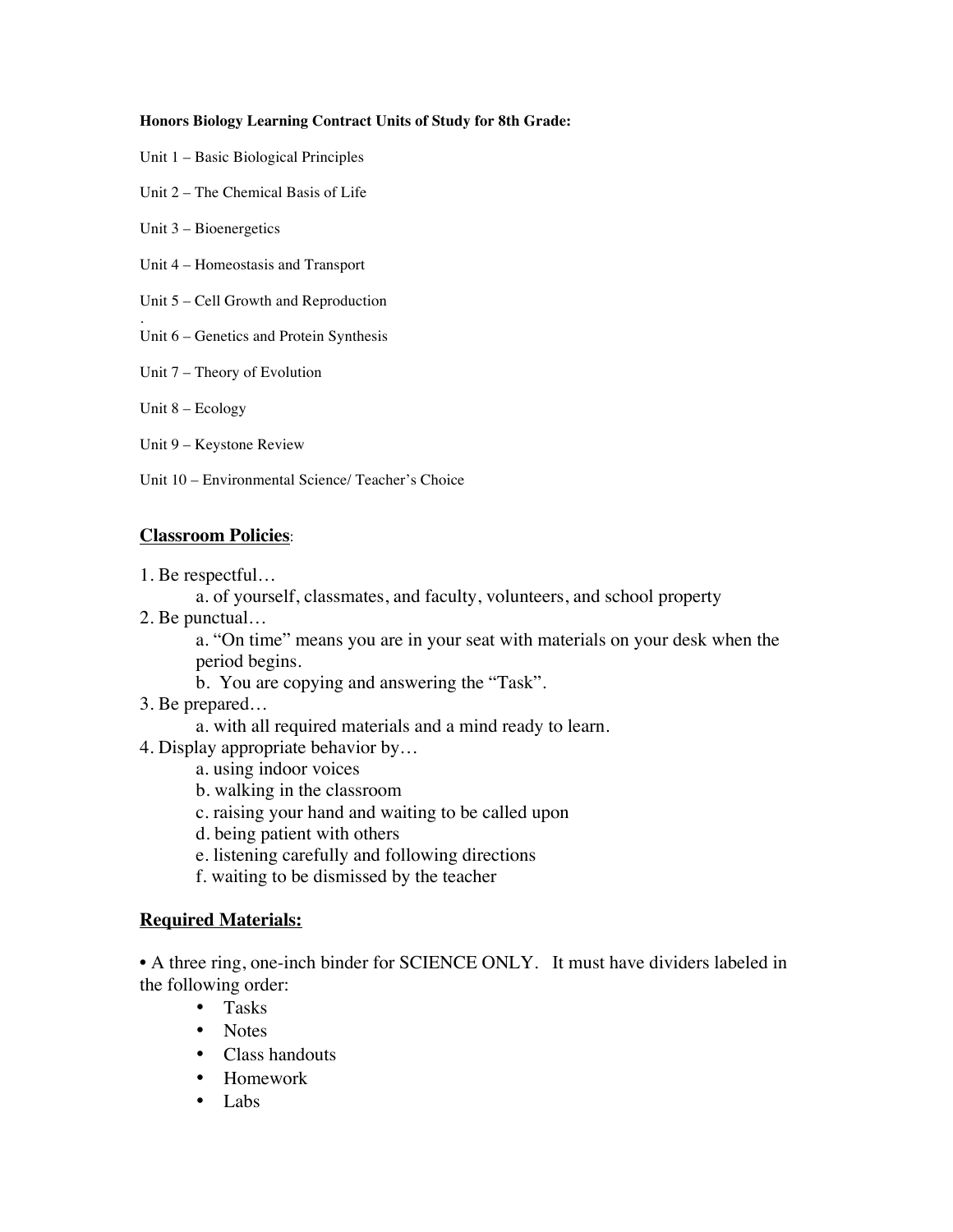- **CHARGED iPad** (once distributed)
- Loose leaf (a minimum of 10 blank sheets is required at all times).
- 2 red pens
- A sharpened pencil, eraser, and pen.

**Generally speaking I do not mind what color ink you use for classwork/ homework. Exceptions include red, orange, or pink ink which are too close to colors we use for corrections. Additionally, markers, colored pencils, and crayons are not acceptable writing utensils. You may borrow a pencil/book if needed, however you are to ask three before you ask me. Additionally, if you do borrow a pencil you are to return it, no exceptions. Coming prepared for class eliminates the need for either of these scenarios, however.** 

### **\* A highlighter**

### **\* Completed homework**

• A firm understanding of the previous day's lesson is required to participate in class discussion and to build upon prior knowledge. If there is something you did not understand, see me during 9th period for extra help! The above items are required every single day- no exceptions. Failure to bring these items will prevent you from participating in that day's activity/ lab.

### **Daily Procedures:**

• Textbook: We use an online textbook. There is a class set of textbooks available, but these are for in class use only.

\* Assignments: All assignments are required to be neat and written in complete sentences. Correct spelling, capitalization, and punctuation are also required. Homework is checked daily and will not be accepted as late without an excused absence. AS PER DISTRICT POLICY, ONCE ANSWERS ARE CHECKED, IT IS NO LONGER ELIGIBLE FOR LATE CREDIT. Assignment topics can also be found on Schoology.

### **Tests/quizzes:**

• Tests and quizzes are given at the end of each unit. Your binder, class assignments, and textbook are the best tools to help you prepare for the assessments. If you do not receive a passing score (below a 65%), you may retest. You must schedule an appointment for the retest the SAME DAY you receive the original test score. The retest must be taken within 5 class days during 9th period. In addition, you must demonstrate understanding of the material BEFORE being eligible to retest. If a retest is necessary, you can only receive a maximum grade of a 90%.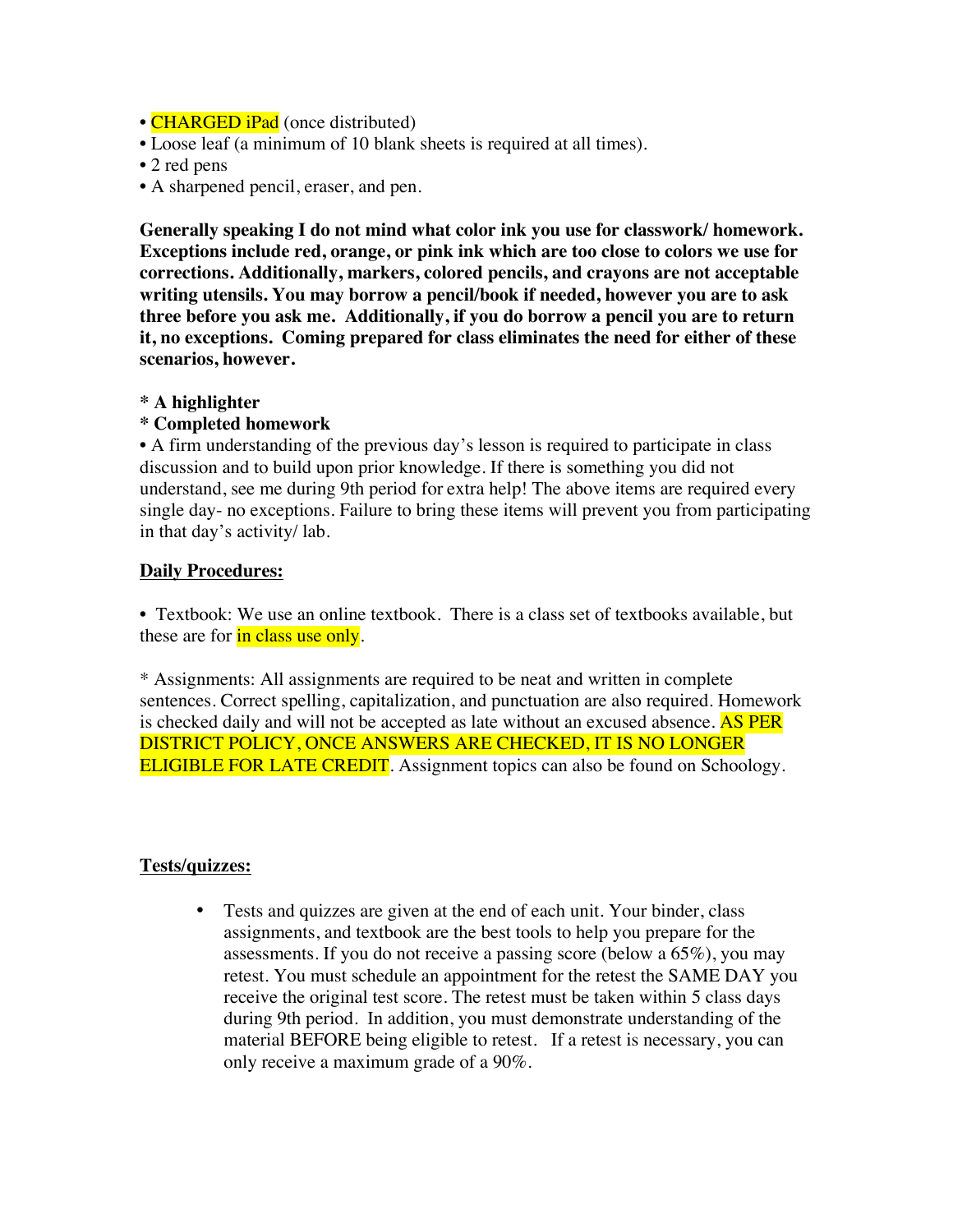• Advanced notice is always given before an assessment and is posted in the updates sections on Schoology. Due to the advanced notice being absent does not exempt you from taking the assessment on the scheduled day. Exceptions to this would be, if you were absent for an extended period of time and were not present for some of the content covered on the assessment. If this is the case, you have exactly the amount of time you were absent to make up work and take the assessment. (I.E. absent for 5 days, 5 days for make-up)

## **Binder/ Homework quizzes:**

\* Organization is key to being successful in this class. Time is given each class period to file away your work in the appropriate location.

# **Labs:**

\* All students must sign the lab safety contract in order to participate in the activity. Any student in violation of the lab safety contract or regulations will be forbidden from participating in future labs, as per school policy. When conducting a lab, it is not enough to state the result of your experiment. You must support your summary with data and provide careful explanation of your findings. Graphing, essay writing, and reflection are required for all labs. Laboratory reports and essay summaries are going to be a challenge initially, but you will get better at it so don't worry! In the event that a lab takes place over several days, you will need to have the first day's work done in order to participate in the second day. Failure to do so will result in an independent assignment so that your lab group can proceed without you.

# **Absences and Lateness:**

\* If you are absent, please check Schoology to see what you missed. Extra copies of all handouts are also located in your class period folder. Folders are located on the front of the demonstration table near my desk. It is your responsibility to check Schoology and get the papers you need. Students who arrive late to class without a signed pass from a teacher will be sent to time out. If you must be late, take a moment to get a pass. If you are having locker difficulty, come to me first and communicate the problem and I will give you extra time.

# **Movement for Materials:**

\* If you need to sharpen your pencil, get a tissue, throw something away, etc. you do not need to wait for permission. Minor things such as these should be done in a quiet manner that does not disrupt the flow of class. Please wait until direct instruction concludes unless it is an absolute EMERGENCY! Students who have difficulty moving about the room for materials without being disruptive revoke their freedom to do so and will have to wait for permission from the teacher.